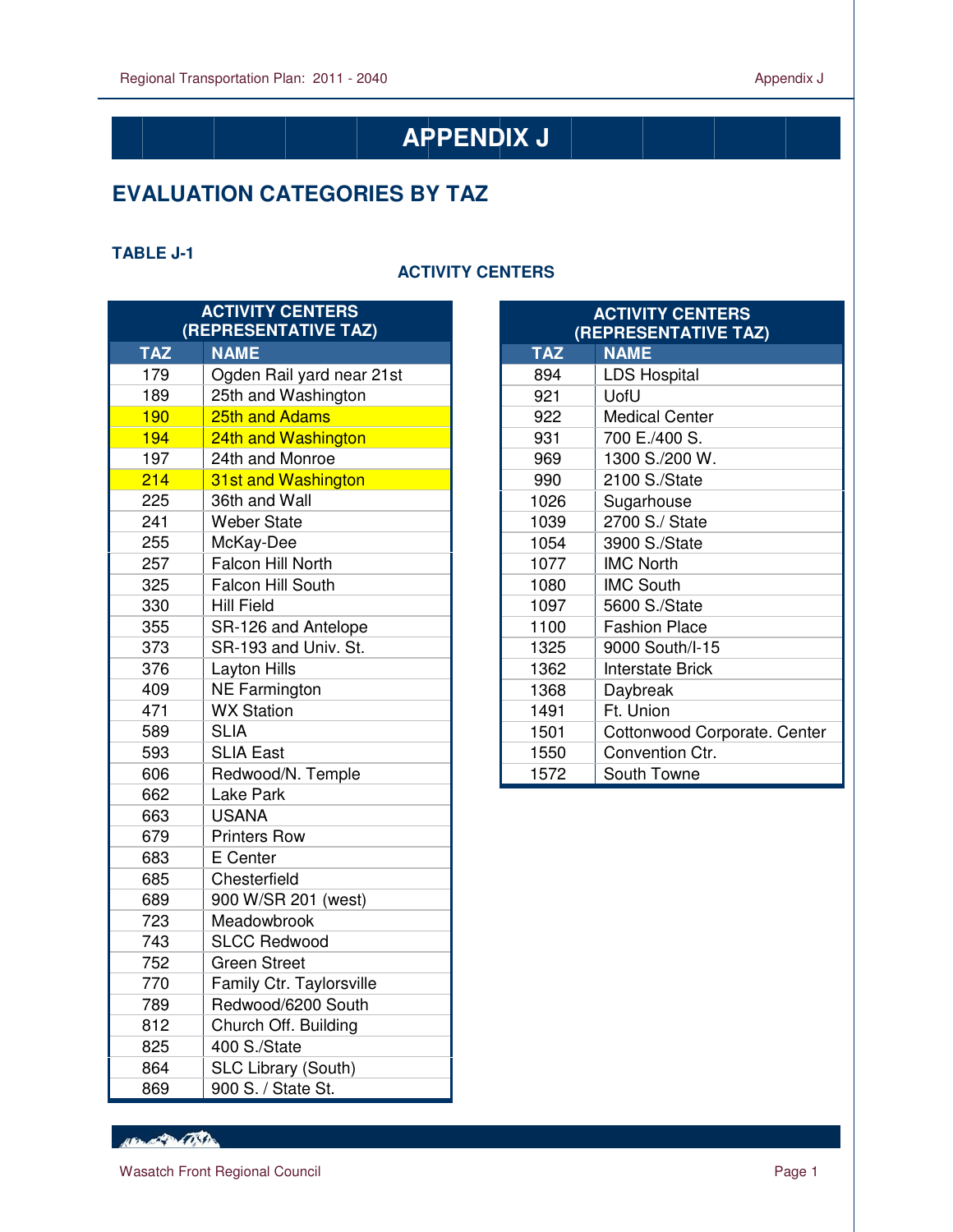$\overline{a}$ 

## **TABLE J-2**

## **INFILL AREAS**

| <b>INFILL (REPRESENTATIVE TAZ)</b> |                           |
|------------------------------------|---------------------------|
| <b>TAZ</b>                         | <b>NAME</b>               |
| 76                                 | S. BDO                    |
| 80                                 | <b>WACT</b>               |
| 137                                | West Haven at Midland     |
| 142                                | Roy at 4800 S./Rail       |
| 161                                | $1-15$ and 12th           |
| 178                                | Ogden Rail yard near 30st |
| 258                                | I-15 and I-84             |
| 296                                | 3500 W and 6000 S.        |
| 299                                | 2000 W. and 800 N.        |
| 315                                | 200 S. 2000 W.            |
| 318                                | Freeport Ctr.             |
| 322                                | <b>Clearfield Station</b> |
| 325                                | <b>Falcon Hill South</b>  |
| 331                                | South Weber/US-89         |
| 333                                | Eastgate                  |
| 364                                | <b>Layton Station</b>     |
| 374                                | <b>WSU Davis</b>          |
| 375                                | <b>Legend Hills</b>       |
| 380                                | Ft. Lane/Antelope         |
| 393                                | Fairfield/Gentile         |
| 394                                | North Kaysville           |
| 401                                | Nichols Road              |
| 409                                | <b>NE Farmington</b>      |
| 428                                | <b>NE Centerville</b>     |
| 436                                | N. West Bountiful         |
| 451                                | S. W. Bountiful/NW WX     |
| 469                                | 2600 S./1100 W. NSL       |
| 474                                | <b>Woods Cross Kmart</b>  |
| 490                                | Redwood/Legacy Pkwy       |
| 493                                | Redwood/I-215             |
| 500                                | <b>NSL Gravel Pit</b>     |
| 609                                | Fairgrounds               |
| 628                                | Pioneer Ind. Ctr.         |
| 669                                | SR-201/Constitution       |
| 686                                | 3100 S./Redwood           |
| 690                                | 900 W/SR 201 (east)       |
| 712                                | West Valley Intermodal    |
| 720                                | <b>Valley Fair Mall</b>   |
| 740                                | <b>UDOT/Am Ex</b>         |
| 746                                | Sorensen Res. Pk.         |
| 747                                | <b>Fore Lakes</b>         |
| 770                                | Family Ctr. Taylorsville  |

| <b>INFILL (REPRESENTATIVE TAZ)</b> |                           |  |
|------------------------------------|---------------------------|--|
| <b>TAZ</b>                         | <b>NAME</b>               |  |
| 785                                | 5400 S./Bangerter         |  |
| 802                                | 200 S./300 W.             |  |
| 855                                | <b>Grainary District</b>  |  |
| 861                                | <b>SLC Library</b>        |  |
| 875                                |                           |  |
| 884                                | 400 W/200 N.              |  |
| 922                                | <b>Medical Center</b>     |  |
| 923                                | <b>Research Park</b>      |  |
| 990                                | 2100 S./State             |  |
| 1023                               | Sugarhouse                |  |
| 1053                               | 3900 S./Main              |  |
| 1073                               | 4500 S./State             |  |
| 1077                               | <b>IMC North</b>          |  |
| 1099                               | 5600 S./900 E.            |  |
| 1100                               | <b>Fashion Place</b>      |  |
| 1120                               | 3300 South/1300 E         |  |
| 1157                               | 3900 S/2300 E             |  |
| 1166                               | Cottonwood Mall           |  |
| 1172                               | Holladay                  |  |
| 1181                               | Highland Dr./5600 S.      |  |
| 1284                               | 7000 S/Redwood            |  |
| 1295                               | Bingham Jct.              |  |
| 1297                               | <b>Sharon Steel</b>       |  |
| 1311                               | <b>SLCC Jordan</b>        |  |
| 1320                               | W Jordan City Hall        |  |
| 1322                               | 9000 South/Redwood        |  |
| 1352                               | 10200 S./Redwood          |  |
| 1359                               | 9400 S/Jordan River       |  |
| 1400                               | 11800 S./Redwood          |  |
| 1402                               | 11800 S./1300 W.          |  |
| 1405                               | 10200 S./I-15             |  |
| 1420                               | 11800 S./I-15             |  |
| 1421                               | 12300 S./I-15             |  |
| 1491                               | Ft. Union                 |  |
|                                    | Cottonwood Heights Gravel |  |
| 1503                               | Pits                      |  |
| 1518                               | 9000 S./ State            |  |
| 1539                               | Sandy Gravel Pits         |  |
| 1548                               | Rio Tinto Stadium         |  |
| 1556                               | 10000 S. Station          |  |
| 1595                               | 700 E./11800 S.           |  |
| 1597                               | Draper Town Center (N)    |  |

Henry Part Office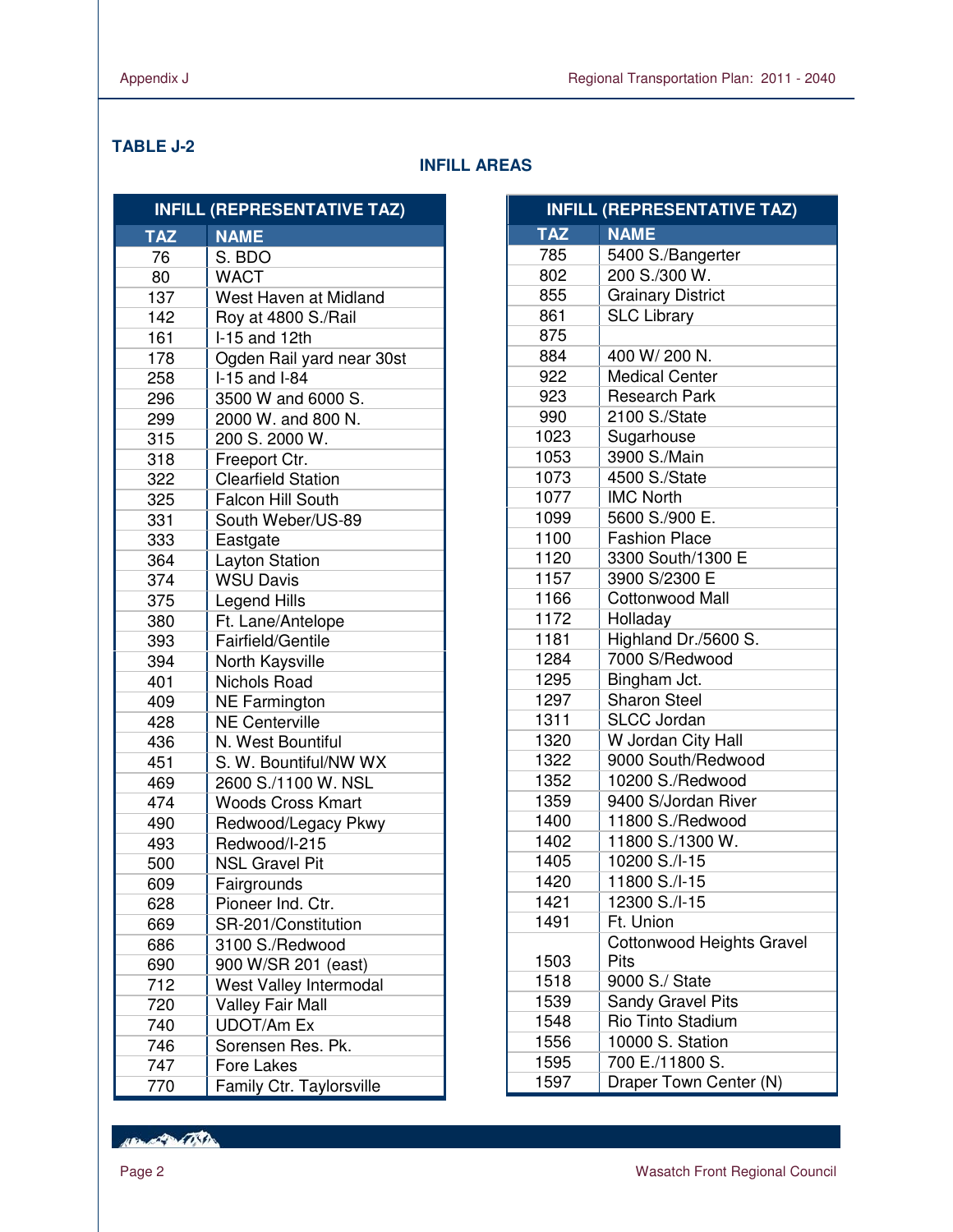#### **TABLE J-3**

 $\overline{a}$ 

#### **FREIGHT CENTERS**

| <b>FREIGHT CENTERS</b><br>(REPRESENTAIVE TAZ) |                                |  |
|-----------------------------------------------|--------------------------------|--|
| <b>TAZ</b>                                    | <b>NAME</b>                    |  |
| 54                                            | <b>Associated Foods</b>        |  |
| 75                                            | <b>Business Depot Ogden</b>    |  |
| 120                                           | Ogden Business Park (24th/I15) |  |
| 124                                           | Ogden Airport                  |  |
| 318                                           | Freeport                       |  |
| 361                                           | Smith's (Layton)               |  |
| 491                                           | North Salt Lake                |  |
| 517                                           | <b>International Center</b>    |  |
| 593                                           | <b>SLIA East</b>               |  |
| 618                                           | Intermodal Center              |  |
| 629                                           | I-215 and California Ave.      |  |
| 642                                           | 4800 W. and California Ave.    |  |
| 644                                           | 3200 W. and California Ave.    |  |
| 659                                           | 5600 W./Hwy 201                |  |
| 668                                           | 3200 South/Hwy 201             |  |
| 680                                           | Decker Lake                    |  |
| 1220                                          | <b>Bagley Park</b>             |  |

HELL PACKER